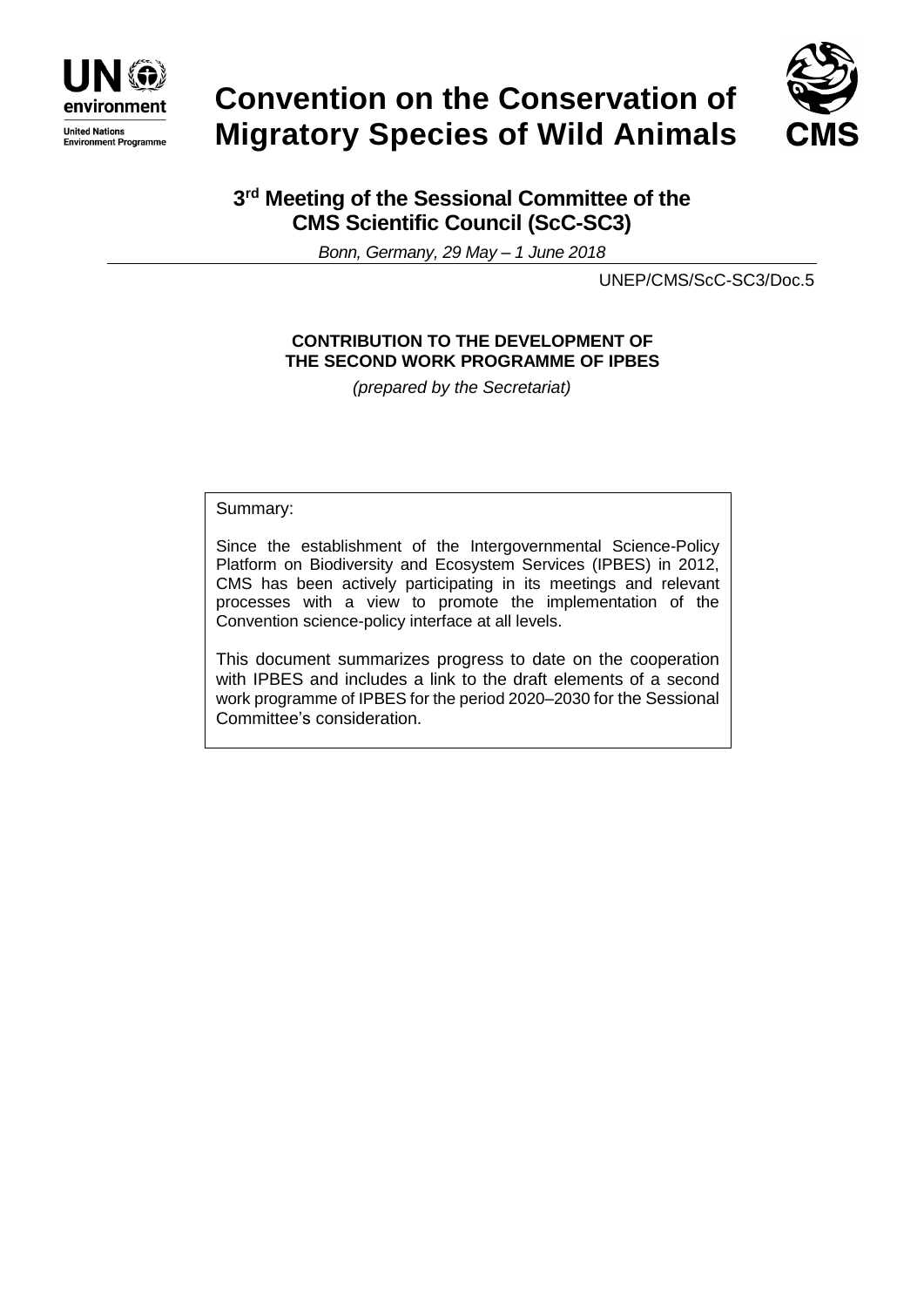#### **CONTRIBUTION TO THE DEVELOPMENT OF THE SECOND WORK PROGRAMME OF IPBES**

#### **Background**

- 1. Since its establishment in 2012, the Intergovernmental Science-Policy Platform on Biodiversity and Ecosystem Services (IPBES) has recognized the important role that migratory species play in the planet's biodiversity, ecosystems and people's wellbeing. The CMS Secretariat has been accredited as a permanent observer to the Plenary and the Chair of the CMS Scientific Council as an observer to the meetings of the Multidisciplinary Expert Panel (MEP).
- 2. Following the mandate received by the Tenth Meeting of the Conference of the Parties to CMS (COP10, 20-25 November 2011, Norway) through Resolution 10.8, CMS has been maintaining cooperative working relationships with IPBES and participating in its meetings and relevant processes with a view to promoting the implementation of the Convention science-policy interface at all levels.
- 3. In addition to providing comments on the draft IPBES work programme 2014-2018, the CMS Secretariat and the Scientific Council drafted six requests for scientific assessments in close consultation with the ASCOBANS, AEWA and EUROBATS Secretariats and submitted them to IPBES on 5 May 2013.
- 4. All requests were considered at subsequent meetings of the MEP and IPBES Plenary (IPBES-2) but unfortunately none was selected. A more detailed account of the past CMS contributions to IPBES can be found in the report presented to the 18<sup>th</sup> Meeting of the CMS Scientific Council in 2014 (UNEP/CMS/ScC18/Doc.4.1 "Intergovernmental Science-Policy Platform on Biodiversity and Ecosystem Services (IPBES)" [cms.int/sites/default/files/document/Doc\\_04\\_1\\_IPBES\\_E.pdf\)](http://cms.int/sites/default/files/document/Doc_04_1_IPBES_E.pdf)
- 5. CMS COP12 (23-28 October 2017, the Philippines) reaffirmed the importance of strengthening the cooperation between IPBES and CMS and passed a related Resolution and Decisions.
- 6. Decision 12.13 specifically requests the Scientific Council to "*undertake a review of needs and opportunities for improving the interface between science and policy in relation to the conservation and sustainable use of migratory species. This should include the use of scientific assessments, and consider the potential role of migratory species as indicators of wider ecological change and the results should be communicated to IPBES*."

#### Possible input to the second work programme of IPBES

- 7. In parallel with identifying resources for such assessment, and following Resolution 10.8 (Rev.COP12), CMS and its Scientific Council presently have the opportunity to contribute to shape future IPBES priorities and ensure that the needs for research and policy guidance related to migratory species are being adequately addressed.
- 8. IPBES-6 (18-24 March 2018, Colombia) considered initial draft elements of a framework for a second work programme 2020-2030 and of the process for its development. At the time the present document is being produced, the relevant IPBES-6 outcome document is not available . The related pre-session draft can be found here: [www.ipbes.net/system/tdf/ipbes-6-2-en.pdf?file=1&type=node&id=16542.](http://www.ipbes.net/system/tdf/ipbes-6-2-en.pdf?file=1&type=node&id=16542)